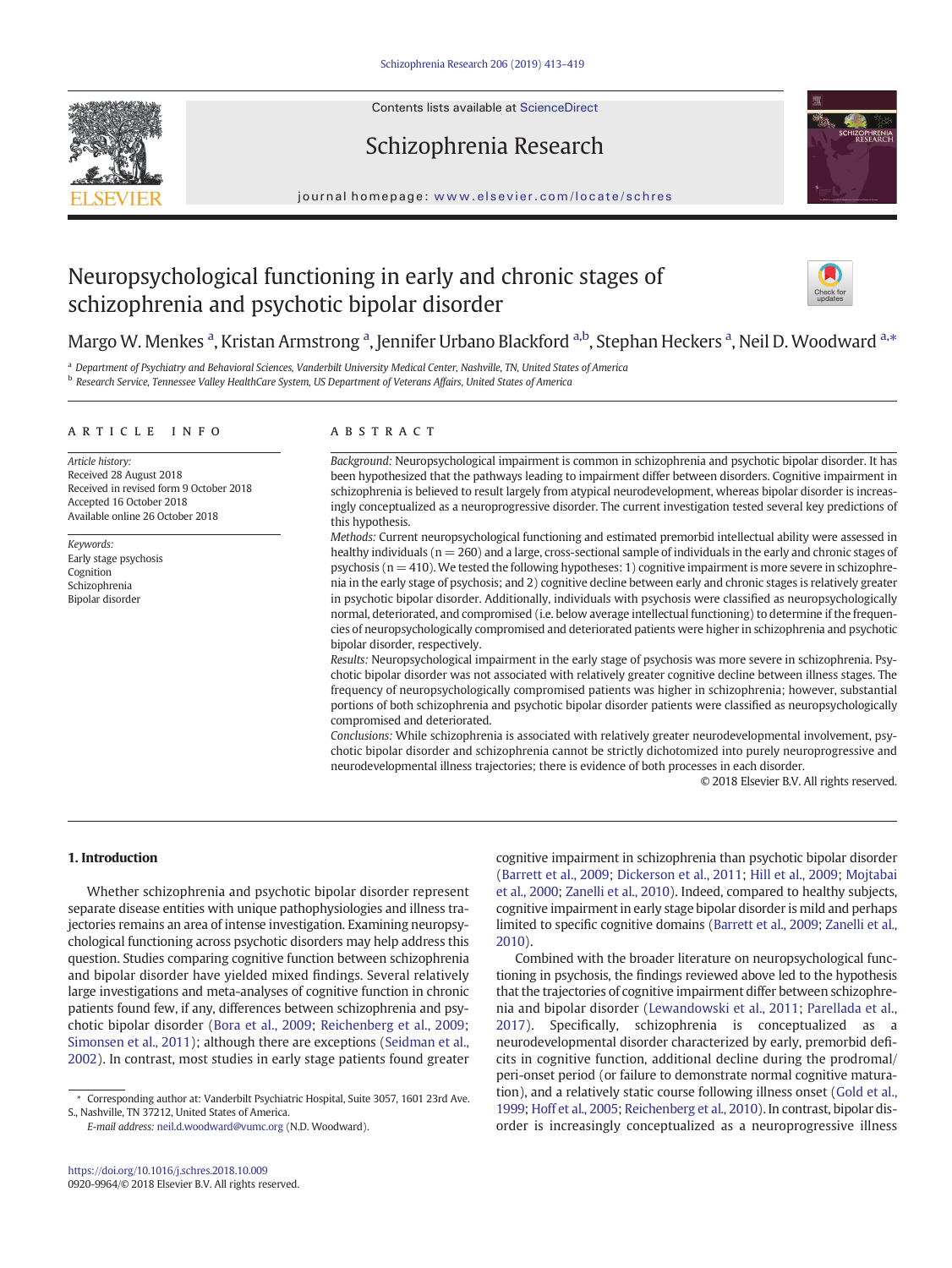characterized by normal cognitive development, mild focal deficits in the early stage of the illness, and progressive decline over time following illness onset, with the chronic stage of bipolar disorder being indistinguishable from schizophrenia [\(Reichenberg et al., 2009](#page-6-0); [Simonsen](#page-6-0) [et al., 2011](#page-6-0); [Zubieta et al., 2001](#page-6-0)).

So far, the hypothesis of distinct neuropsychological trajectories is based on few investigations that, in some cases, included relatively few individuals in the early stage of psychosis. Moreover, growing awareness of the heterogeneity in cognitive impairment within psychotic disorders further suggests that cognitive trajectories in schizophrenia and psychotic bipolar disorder may not be strictly neurodevelopmental and neuroprogressive, respectively. Studies in schizophrenia have identified three cognitive subgroups that differ from one another based on not only current cognitive abilities, but also the discrepancy between current cognitive functioning and estimated premorbid intellectual functioning (i.e. IQ). They include: 1) a neuropsychologically "normal" group characterized by average or higher premorbid IQ and current cognitive functioning; 2) a neuropsychologically "deteriorated" group defined by average premorbid IQ, but impaired current cognitive abilities; and 3) a neuropsychologically "compromised" group that demonstrates low premorbid IQ [\(Badcock et al., 2005;](#page-6-0) [Weickert et al., 2000](#page-6-0); [Woodward](#page-6-0) [and Heckers, 2015\)](#page-6-0). While these subgroups are typically defined based on cross-sectional cognitive data, the assumption is that cognitive impairment in compromised and deteriorated patients results from atypical early brain development and neurodegeneration/later cerebral dysmaturation, respectively ([Weickert et al., 2000;](#page-6-0) [Woodward, 2016\)](#page-6-0). Neuroimaging findings showing that abnormalities in brain structure are more prominent in deteriorated and compromised patients, with the latter exhibiting smaller intracranial volumes suggestive of cerebral hypoplasia, support this assumption ([Czepielewski et al., 2016](#page-6-0); [Weinberg et al., 2016](#page-6-0); [Woodward and Heckers, 2015\)](#page-6-0).

The current investigation leveraged a large, cross-sectional cohort of psychosis patients ( $n > 400$ ) to better understand cognitive impairment across psychotic disorders and illness stages, and test several predictions of the different trajectories hypothesis described above. First, we tested the hypothesis that cognitive impairment is more severe in schizophrenia than psychotic bipolar disorder in a large sample of early stage psychosis patients ( $n > 150$ ). Next, using our large sample of healthy subjects ( $n > 250$ ) as normative data to control for the effects of demographic variables, we tested the hypothesis that there is a diagnosis by illness stage interaction characterized by relatively greater cognitive decline in psychotic bipolar disorder than schizophrenia, a key prediction of the different illness trajectories model. Finally, we examined the frequency of the three cognitive subgroups described earlier, neuropsychologically normal, deteriorated, and compromised, across psychotic disorders and illness stage. The different trajectories model makes several testable predictions, with respect to the frequency of cognitive subgroups. First, consistent with relatively greater neurodevelopmental involvement in schizophrenia, the proportion of neuropsychologically compromised patients should be higher in schizophrenia than psychotic bipolar disorder. Second, consistent with a static course following illness onset, the proportion of neuropsychologically deteriorated patients should be similar in the early and chronic stages of schizophrenia. Finally, the neuroprogressive model of bipolar disorder predicts that the proportion of neuropsychologically deteriorated patients should be higher in the chronic than early stage of the illness.

### 2. Methods

### 2.1. Participants

Data from 671 individuals (410 patients with a psychotic disorder, 261 healthy subjects), who participated in a data repository study [\(clinicaltrials.gov](http://clinicaltrials.gov); NCT00762866), were included in this investigation. The psychosis sample included 298 individuals with a schizophrenia spectrum disorder (i.e. schizophreniform disorder, schizophrenia, schizoaffective disorder) and 112 participants with bipolar disorder, type I, with psychotic features (i.e. "psychotic bipolar disorder"). Using the same criteria as described previously by our group ([Woodward](#page-6-0) [and Heckers, 2016\)](#page-6-0), 178 patients (127 schizophrenia, 51 psychotic bipolar disorder) were classified as early stage (i.e. within 2 years of psychosis onset, regardless of mood disorder history). Demographic data for the healthy controls and psychosis patients, broken down by diagnosis and illness stage, are presented in [Table 1.](#page-2-0) Psychosis patients were recruited through the Vanderbilt Psychotic Disorders Program at Vanderbilt University Medical Center. Healthy individuals were recruited from the local community via advertisement and word-of-mouth. The study was approved by the Vanderbilt University Institutional Review Board and all study subjects provided written informed consent prior to participating in the study.

The Structured Clinical Interview for DSM-IV Disorders (SCID; [First](#page-6-0) [et al., 2002\)](#page-6-0) was administered to all study participants by a trained rater to confirm diagnoses in patients and rule out psychopathology in healthy individuals. Additionally, clinically relevant dimensions of psychopathology, including positive and negative symptoms of psychosis, mania, and depression were assessed in patients with the Positive and Negative Syndrome Scale (PANSS; [Kay et al., 1987](#page-6-0)), Young Mania Rating Scale (YMRS; [Young et al., 1978](#page-6-0)), and Hamilton Depression rating scale (HAM-D; [Hamilton, 1960](#page-6-0)), respectively. Exclusion criteria for all participants included significant head trauma, major neurological or medical illness (e.g. cancer), pregnancy, substance abuse or dependence within the past month at the time of study enrollment, and premorbid  $IQ < 70$ as estimated by the Wechsler Test of Adult Reading (WTAR; [Wechsler,](#page-6-0) [2001\)](#page-6-0). Additional exclusion criteria for healthy control participants included absence of past or present psychiatric disorder, and absence of a first-degree relative with a psychotic disorder.

#### 2.2. Neuropsychological testing

The Wechsler Test of Adult Reading (WTAR; [Wechsler, 2001](#page-6-0)) and Screen for Cognitive Impairment In Psychiatry (SCIP; [Purdon, 2005](#page-6-0)) were administered to provide measures of estimated premorbid intellectual ability and neuropsychological functioning, respectively. Briefly, the SCIP consists of five subtests: 1) verbal list learning-immediate which entails three repetitions of a 10-item word list; 2) a verbal working memory test similar to the Auditory Consonant Trigrams test [\(Stuss](#page-6-0) [et al., 1987\)](#page-6-0); 3) phonemic verbal fluency; 4) a graphomotor test of psychomotor processing speed modeled after the Wechsler Adult Intelligence Scales Digit-Symbol/Coding test ([Wechsler, 1997\)](#page-6-0); and 5) a delayed recall trial of the verbal list learning test. SCIP subtest raw scores were converted to Z-scores using published normative data [\(Purdon,](#page-6-0) [2005\)](#page-6-0).

### 2.3. Statistical analysis

We used our relatively large sample of healthy individuals as normative data to correct for the effects of key demographic variables on cognitive performance; a commonly used approach in clinical neuropsychology ([Casaletto and Heaton, 2017](#page-6-0)). Specifically, prior to examining group differences in cognition, SCIP subtest Z-scores were adjusted for age, sex, and race by: 1) regressing SCIP subtest Z-scores on age, sex, and race in the healthy sample ( $n = 261$ ); 2) applying the subsequent regression equations to derive predicted subtest Z-scores in all subjects; and 3) standardizing the residual (i.e. predicted minus actual) subtest Z-scores using the healthy sample as normative data (see Supplemental material for results of regression analyses). The age, sex, and race corrected subtest Z-scores were averaged to create a composite SCIP Z-score. SCIP Composite and subtest Z-scores served as dependent variables in the following analysis.

First, to test the hypothesis that cognitive impairment is more severe in schizophrenia than bipolar disorder in the early stage of psychosis, one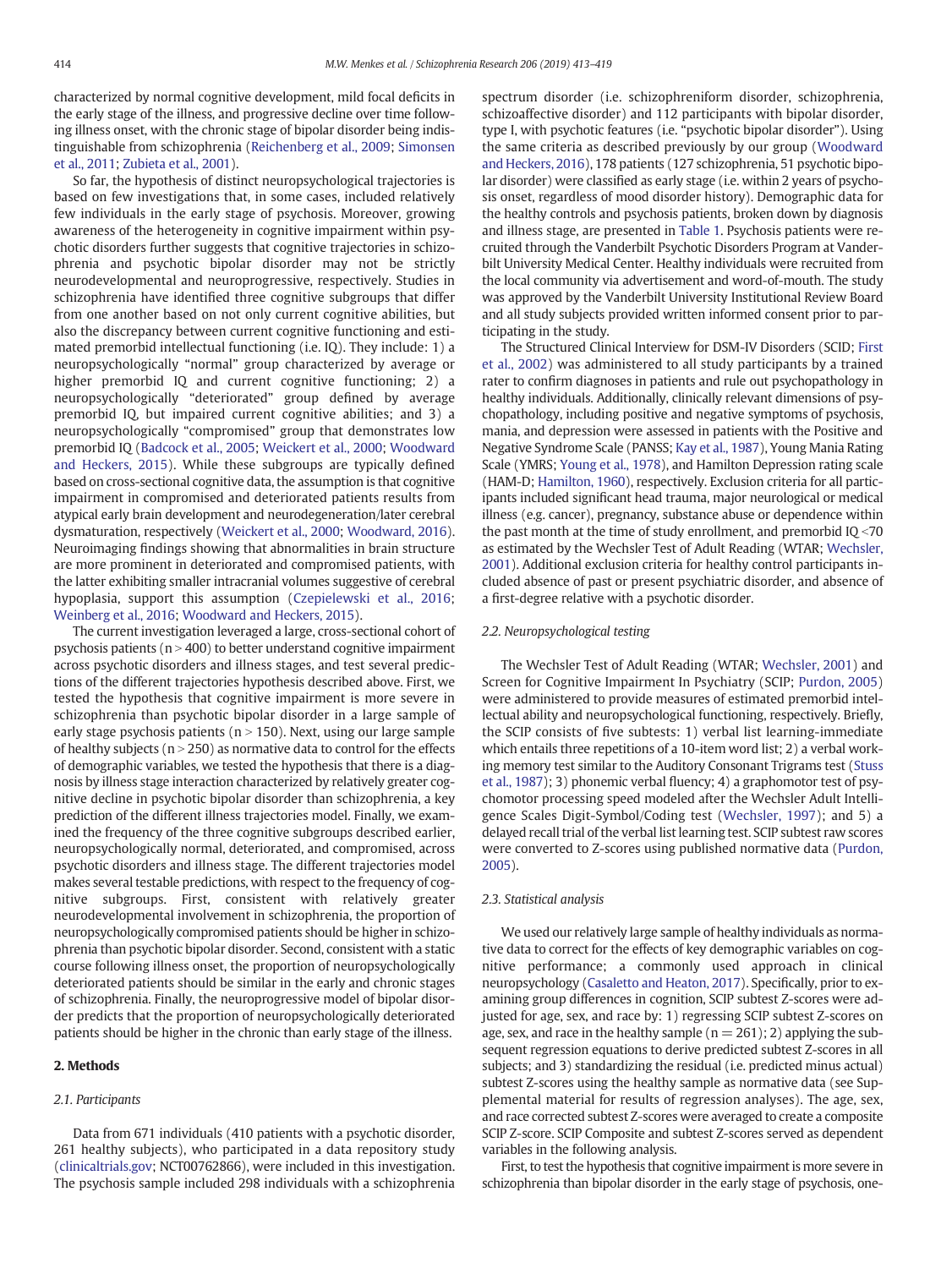<span id="page-2-0"></span>Demographic and clinical characteristics for healthy subjects and psychosis patients.

|                       |                                 |                          | Psychosis patients  |           |                       |           |                            |           |                    |        |
|-----------------------|---------------------------------|--------------------------|---------------------|-----------|-----------------------|-----------|----------------------------|-----------|--------------------|--------|
|                       | Healthy subjects<br>$(n = 261)$ |                          | Schizophrenia       |           |                       |           | Psychotic bipolar disorder |           |                    |        |
|                       |                                 |                          | Early ( $n = 127$ ) |           | Chronic ( $n = 171$ ) |           | Early ( $n = 51$ )         |           | Chronic $(n = 61)$ |        |
|                       |                                 |                          | Mean                | <b>SD</b> | Mean                  | <b>SD</b> | Mean                       | <b>SD</b> | Mean               | SD     |
| Sex (male: female)    | 155:106                         |                          | 106:21              |           | 103:68                |           | 34:17                      |           | 21:40              |        |
| Race (White:Other)    | 183:70                          |                          | 87:40               |           | 101:70                |           | 36:15                      |           | 50:11              |        |
| Age                   | 30.20                           | 11.35                    | 21.17               | 2.99      | 36.56                 | 11.61     | 22.47                      | 4.74      | 40.51              | 12.58  |
| Education             | 15.12                           | 2.18                     | 13.29               | 2.07      | 12.88                 | 2.80      | 13.48                      | 2.03      | 14.64              | 2.33   |
| Parental Education    | 14.38                           | 2.41                     | 14.97               | 2.58      | 13.47                 | 3.19      | 15.07                      | 2.31      | 14.33              | 3.07   |
| Premorbid IO          | 110.19                          | 11.59                    | 101.42              | 15.12     | 95.47                 | 17.17     | 106.02                     | 13.41     | 103.82             | 15.62  |
| <b>PANSS Positive</b> | $\overline{\phantom{0}}$        | $\overline{\phantom{m}}$ | 17.74               | 7.03      | 20.52                 | 7.44      | 17.41                      | 9.09      | 14.82              | 7.22   |
| <b>PANSS Negative</b> | $\overline{\phantom{0}}$        | $\overline{\phantom{0}}$ | 17.85               | 7.84      | 15.31                 | 6.86      | 11.61                      | 5.94      | 10.40              | 3.03   |
| <b>PANSS General</b>  | $\overline{\phantom{0}}$        | $\overline{\phantom{0}}$ | 33.27               | 8.15      | 33.42                 | 8.25      | 27.41                      | 7.76      | 26.62              | 6.97   |
| HAMD-17               | $\overline{\phantom{0}}$        | $\overline{\phantom{0}}$ | 8.56                | 5.73      | 9.72                  | 6.78      | 7.48                       | 5.64      | 8.89               | 6.54   |
| <b>YMRS</b>           | -                               | $\overline{\phantom{0}}$ | 3.44                | 5.36      | 5.64                  | 6.56      | 7.08                       | 10.33     | 7.00               | 9.40   |
| DUI, years            | $\overline{\phantom{0}}$        | $\qquad \qquad =$        | 0.44                | 0.49      | 16.19                 | 11.05     | 0.38                       | 0.53      | 14.52              | 11.48  |
| CPZ Equivalent        |                                 | $\overline{\phantom{m}}$ | 318.14              | 162.52    | 550.28                | 403.09    | 336.71                     | 266.22    | 341.29             | 199.11 |

Note: Subject education available for 236 healthy subjects, 379 psychosis patients; parental education available for 220 healthy subjects, 349 psychosis patients; duration of illness available for 405 psychosis patients; PANSS available for 397 psychosis patients; HAMD available for 404; YMRS available for 376 psychosis patients.

Abbreviations:  $SD = Standard Deviation$ ,  $DUI = Duration$  of Illness,  $CPZ = Chlorpromazine$ .

way ANOVAs were performed with SCIP Composite and subtest Z-scores as the dependent variables and diagnosis (healthy subjects, schizophrenia, psychotic bipolar disorder) as the independent variable. Analyses were performed with SPSS statistical software, with  $\alpha = 0.05$  for the composite score and a Bonferroni-corrected  $\alpha$  = 0.01 (0.05/5) for the subtests. Significant ANOVAs were followed up with post-hoc contrasts.

Next, to test the hypothesis that cognitive impairment in psychosis varies as a function of both diagnosis and illness stage, a two-way ANOVA was performed on SCIP Composite and subtest Z-scores with diagnosis (schizophrenia, psychotic bipolar disorder) and illness stage (early stage, chronic) as independent variables. Healthy subjects were excluded from this analysis to test the critical diagnosis by illness stage interaction. An  $\alpha = 0.05$  was used for the composite score and  $\alpha = 0.01$  (0.05/5) for the subtests.

Finally, psychosis patients were divided into neuropsychologically normal, deteriorated, and compromised subgroups using the same method described previously by our group and others ([Czepielewski](#page-6-0) [et al., 2016](#page-6-0); [Weickert et al., 2000;](#page-6-0) [Woodward and Heckers, 2015](#page-6-0)). Briefly, patients were classified as neuropsychologically normal if: 1) their estimated premorbid intellectual functioning from the WTAR was above the 10th percentile of the healthy subjects' distribution; and 2) their current cognitive ability (i.e. SCIP Composite Z-score) was consistent with expectations based on their estimated premorbid intellect. The latter was tested by adding WTAR estimated premorbid IQ to the SCIP regression models described earlier and calculating the discrepancy between their age, sex, race, and WTAR IQ predicted and actual SCIP Composite Z-score. Psychosis patients with a predicted vs. actual SCIP Composite Z-score above the 10th percentile of the healthy subjects' distribution were considered neuropsychologically normal. The remaining patients, which were considered cognitively impaired, were classified as deteriorated if their estimated premorbid IQ was above the 10th percentile and the discrepancy between their actual and predicted SCIP Composite Z-score was below the 10th percentile of the healthy subjects' distribution, or compromised if their estimated premorbid IQ was below the 10th percentile. We selected this method for defining cognitive subgroups for several reasons. First, it is consistent with the discrepancy analysis approach used in clinical neuropsychology for identifying differential deficits. Second, it has been used in prior studies for dissecting heterogeneity of cognitive impairment in psychotic disorders ([Weickert et al., 2000](#page-6-0)). Finally, findings from neuroimaging support its validity ([Czepielewski et al., 2016;](#page-6-0) [Weinberg et al.,](#page-6-0) [2016](#page-6-0); [Woodward and Heckers, 2015\)](#page-6-0).

Chi-square tests ( $\alpha = 0.05$ ) with post hoc contrasts calculated using the adjusted residuals method were used to test the following specific hypotheses: 1) the frequency of neuropsychologically compromised patients is higher in schizophrenia compared to psychotic bipolar disorder; 2) within schizophrenia, the proportion of neuropsychologically deteriorated patients does not differ between early stage and chronic patients; and 3) within psychotic bipolar disorder, the frequency of deteriorated patients is higher in the chronic than early stage of illness.

#### 3. Results

#### 3.1. Neuropsychological functioning in early stage schizophrenia and psychotic bipolar disorder

Composite and sub-test SCIP Z-scores in healthy subjects and early stage schizophrenia and bipolar disorder are presented in [Fig. 1.](#page-3-0) SCIP Composite score differed significantly across groups  $(F(2,436)$  = 85.81,  $p < .001$ ). Post hoc contrasts were consistent with our hypothesis that while cognitive function is impaired in both schizophrenia ( $p <$ .001) and psychotic bipolar disorder ( $p < .001$ ), the severity of impairment is greater in schizophrenia compared to psychotic bipolar disorder ( $p < .001$ ). Significant group effects were observed on all SCIP subtests (all  $F(2,436) > 12.32$ ,  $p < .001$ ). A similar pattern as that detected for SCIP Composite score (i.e. healthy subjects  $>$  psychotic bipolar disorder  $>$  schizophrenia) was observed for verbal list learningimmediate recall, working memory, and processing speed. A different pattern of results was observed for verbal fluency and verbal list learning-delayed recall; verbal fluency was impaired in schizophrenia but not psychotic bipolar disorder, whereas impairment in delayed verbal recall was similar in schizophrenia and psychotic bipolar disorder (see Supplemental material for complete statistical results).

Although we used a large sample of healthy subjects as normative data to correct for demographic variables, we complemented the primary analysis described above with a sensitivity analysis to ensure differences in sample sizes and demographics did not affect the results (see Supplemental material). Briefly, early stage schizophrenia and psychotic bipolar disorder patients, and healthy controls ( $n = 44$  per group), matched 1:1:1 based on age ( $\pm$ 3 years), sex, race, and parental education  $(\pm 3 \text{ years})$ , were extracted from the early stage patient cohort and healthy subjects and compared on unadjusted SCIP Composite and subtest scores. As shown in the Supplemental Material, results of this analysis were virtually identical to those reported above: overall cognitive function was impaired in both schizophrenia and psychotic bipolar disorder, relative to healthy subjects, and the degree of impairment was more severe in schizophrenia. Moreover, the same gradient of performance (i.e. healthy subjects  $>$  psychotic bipolar disorder  $>$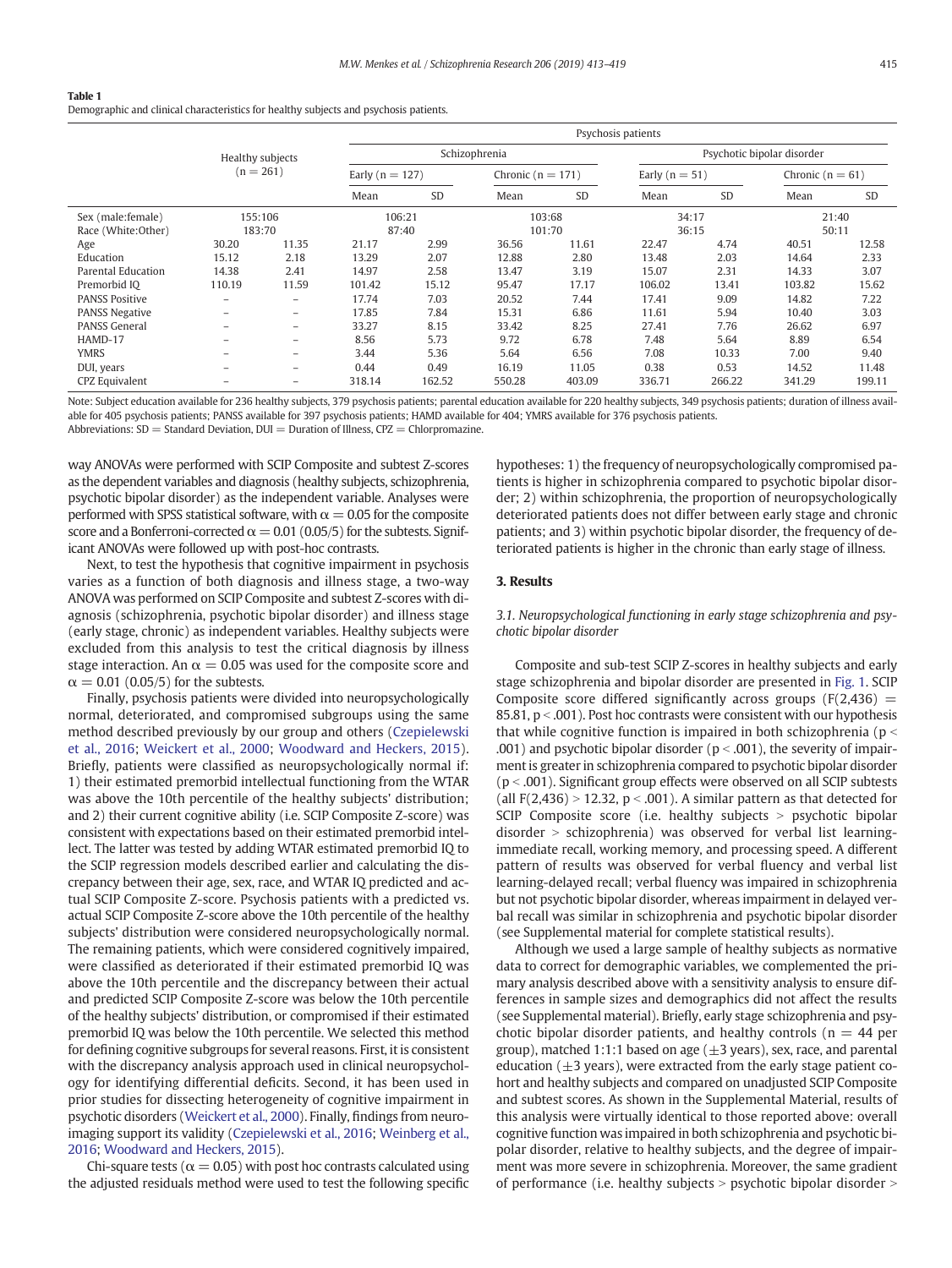<span id="page-3-0"></span>

Fig. 1. Neuropsychological performance in early stage psychosis. SCIP Composite score differed significantly across groups ( $p < .001$ ). Post hoc contrasts revealed that both schizophrenia and psychotic bipolar disorder were impaired compared to healthy subjects (p's < .001), and severity of impairment is greater in schizophrenia compared to psychotic bipolar disorder (p < .001). Significant group effects were observed on all SCIP subtests (p's <.001). A similar pattern as that detected for SCIP Composite score (i.e. healthy subjects > psychotic bipolar disorder > schizophrenia) was observed for verbal list learning-immediate recall, working memory, and processing speed. For verbal fluency, only schizophrenia was impaired compared to healthy controls. For delayed verbal recall, both schizophrenia and psychotic bipolar disorder were impaired compared to healthy subjects, but were not different from each other. Statistical results are described in detail in the text and Supplemental Material. Error bars indicate standard deviation of the mean.

schizophrenia) was observed on SCIP subtests, except for verbal fluency, which was preserved in bipolar disorder, and delayed verbal recall, which was equally impaired in schizophrenia and psychotic bipolar disorder.

## 3.2. Diagnosis and illness stage effects on neuropsychological functioning in psychosis

SCIP Composite and subtest Z-scores are presented in Fig. 2 and the Supplemental material. The two-way ANOVA of SCIP Composite Z-score revealed main effects of diagnosis ( $F(1,406) = 22.51$ ,  $p < .001$ ), schizophrenia patients were more impaired than psychotic bipolar disorder, and illness stage (F(1,406) = 14.35,  $p < .001$ ), cognitive function was more impaired in chronic than early stage patients. Notably, in contrast to our hypothesis, the interaction between diagnosis and illness stage was not significant ( $F(1,406) = 0.21$ ,  $p = .648$ ).

Similar results were obtained for most of the SCIP subtest scores. Main effects of diagnosis and illness stage were detected for verbal list learning-immediate (F(1,406) = 11.52, p = .001; F(1,406) = 12.15, p  $= .001$ ), working memory (F(1,406) = 18.05, p < 0.001; F(1,406) = 9.34, p = .002), processing speed  $(F(1,406) = 12.30, p = .001; F)$  $(1,406) = 4.77$ ,  $p = .030$ ), and verbal fluency  $(F(1,406) = 6.54, p =$ .011;  $F(1,406) = 14.45$ ,  $p < .001$ ). A main effect of diagnosis ( $F(1,406)$ )  $= 7.34$ ,  $p = .007$ ), but not illness stage (F(1,406) = 0.72,  $p = .398$ ) was observed for verbal list learning-delayed recall. The diagnosis by illness stage interaction was not significant for any subtest; although, verbal fluency reached trend significance level ( $F(1,406) = 3.39$ ,  $p = .066$ ) due to the fact that verbal fluency was more impaired in schizophrenia than bipolar disorder in early stage (t(176) = 2.99,  $p = .003$ ), but not chronic patients (t(230) = 0.53, p = .596).

### 3.3. Neuropsychological subgroups in psychosis

The frequencies of cognitive subgroups across the entire cohort of patients and within each diagnostic group are presented in [Fig. 3.](#page-4-0) The chi-square testing for different frequencies of neuropsychological subgroups in schizophrenia and bipolar disorder was significant ( $\chi^2_{(2)} =$ 15.54,  $p < .001$ ). Post hoc contrasts confirmed our hypothesis that the proportion of neuropsychologically compromised patients is higher in schizophrenia compared to psychotic bipolar disorder (36.9% vs.



Fig. 2. Effects of diagnosis and illness stage on neuropsychological performance. The two-way ANOVA of SCIP Composite Z-score revealed main effects of diagnosis (p < .001) and illness stage ( $p$  < .001). The interaction between diagnosis and illness stage was not significant ( $p = .648$ ). Main effects of diagnosis and illness stage reached significance for verbal list learningimmediate, working memory, processing speed, and verbal fluency. A main effect of diagnosis, but not illness stage was observed for verbal list learning-delayed recall. The diagnosis by illness stage interaction was not significant for any subtest, with the exception of verbal fluency which reached trend significance level ( $p = .066$ ) due to the fact that verbal fluency was more impaired in schizophrenia than bipolar disorder in early stage (p = .003), but not chronic patients (p = .596). Error bars indicate standard error of the mean. Statistics are presented in detail in the Supplemental Material.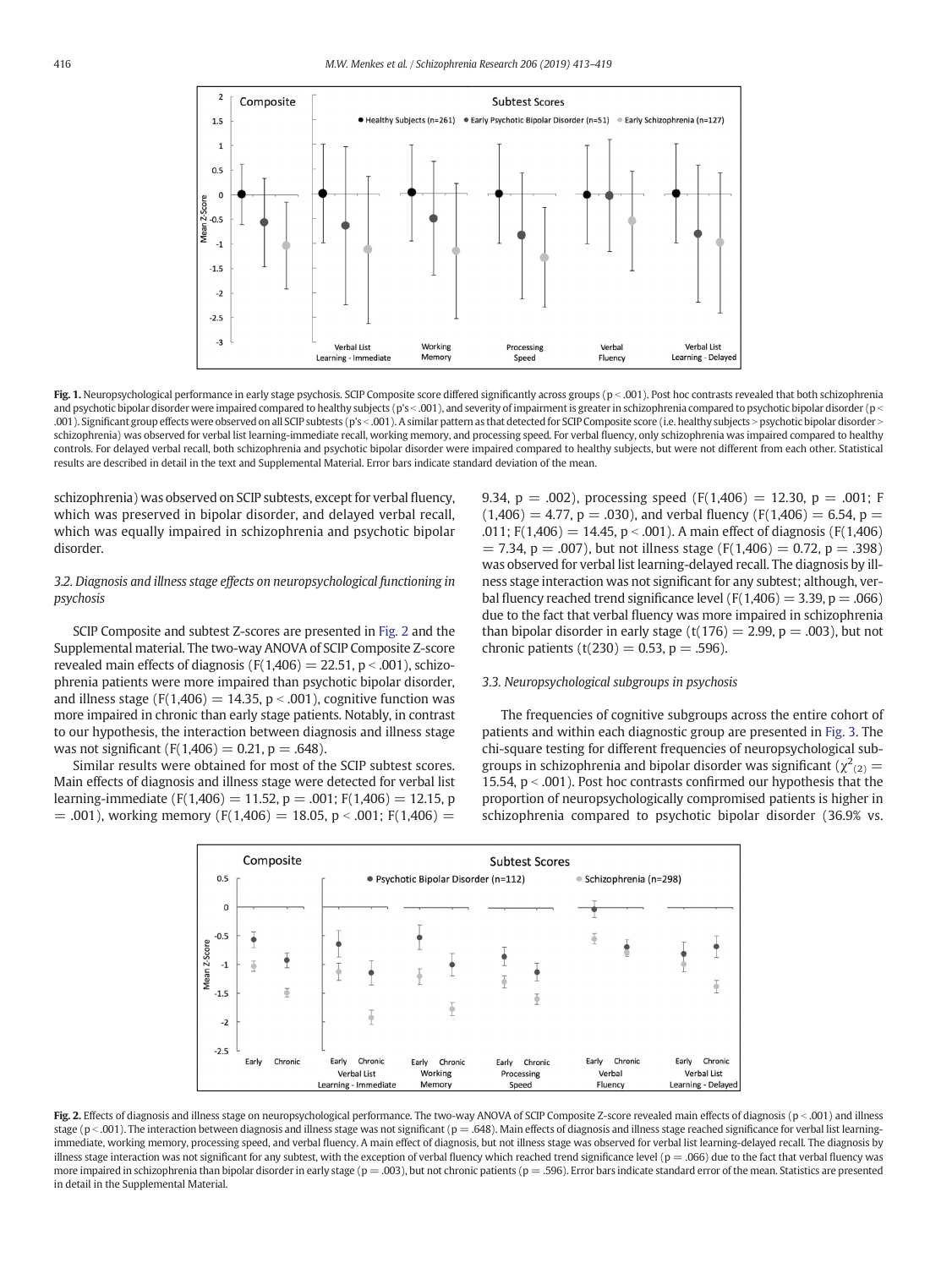<span id="page-4-0"></span>

Fig. 3. Neuropsychological subgroups in psychosis. Left panel: The distribution of neuropsychological subgroups differed between schizophrenia and bipolar disorder (p < .001). Post hoc contrasts revealed that the proportion of neuropsychologically (NP) compromised patients was higher in schizophrenia (p < .005), whereas the percentage of NP normal patients was higher in bipolar disorder (p < .001). Right Panel: The proportions of neuropsychological subgroups differed as a function of illness stage in both schizophrenia (p = .018) and bipolar disorder (p = .020). In schizophrenia, the chronic cohort included relatively more NP compromised patients (p = .031) and fewer NP normal patients (p = .009) compared to the early stage cohort. In psychotic bipolar disorder, the percentage of NP normal patients was higher in early stage than chronic patients ( $p = .005$ ).

22.3%;  $\chi^2_{(1)} = 7.84$ , p < .005) and revealed that the proportion of neuropsychologically normal patients is higher in psychotic bipolar disorder compared to schizophrenia (46.4% vs. 26.8%;  $\chi^2_{(1)}=14.29$ , p  $<$ .001). The proportion of neuropsychologically deteriorated patients was similar in schizophrenia and psychotic bipolar disorder (36.2% vs. 31.3%;  $\chi^2_{(1)} = 0.88$ , p = .345).

Within psychotic disorders, the proportions of neuropsychological subgroups differed as a function of illness stage in both schizophrenia  $(\chi^2_{(2)} = 7.99, p = .018)$  and bipolar disorder  $(\chi^2_{(2)} = 7.79, p = .020)$ . Consistent with our hypothesis, the proportion of neuropsychologically deteriorated patients did not differ between early stage and chronic schizophrenia (35.4% vs. 36.8%;  $\chi^2_{(1)} = 0.06$ , p = .802); although the chronic cohort included relatively more compromised patients (42.1% vs. 29.9%;  $\chi^2_{(1)} = 4.64$ , p = .031) and fewer neuropsychologically normal patients (21.1% vs. 34.6%;  $\chi^2_{(1)} = 6.85$ , p = .009) compared to the early stage cohort. In psychotic bipolar disorder, our hypothesis that the proportion of neuropsychologically deteriorated patients would be higher in the chronic stage of the illness was not supported (37.7% vs. 23.5%;  $\chi^2_{(1)} = 2.60$ , p = .107). Additional post hoc contrasts within the psychotic bipolar disorder group indicated that the proportion of neuropsychologically normal patients was lower in chronic than early stage patients (34.4% vs. 60.8%;  $\chi^2_{(1)} = 7.76$ , p  $= .005$ ). Although the proportion of neuropsychologically compromised patients was higher in chronic than early stage bipolar disorder patients, the difference was not significant (27.9% vs. 15.7%;  $\chi^2_{(1)} = 2.38$ , p = .123).

# 4. Discussion

The current study examined neuropsychological functioning in a large sample of individuals with schizophrenia and psychotic bipolar disorder and was motivated in large part to better understand the trajectories of cognitive impairment in psychosis. Specifically, we tested several key predictions of the different trajectories hypothesis which posits, broadly, that cognitive impairment is largely neurodevelopmental and static in schizophrenia, whereas bipolar disorder is characterized by relatively normal cognitive development and progressive decline following illness onset ([Berk et al.,](#page-6-0) [2011;](#page-6-0) [Fries et al., 2012](#page-6-0); [Lewandowski et al., 2011;](#page-6-0) [Parellada et al.,](#page-6-0) [2017](#page-6-0)).

First, we tested the hypothesis that, consistent with greater neurodevelopmental involvement in schizophrenia, neuropsychological impairment in the early stage of psychosis is more severe in schizophrenia compared to psychotic bipolar disorder. This hypothesis was confirmed; overall neuropsychological functioning and performance in specific cognitive domains, including immediate verbal recall, working memory, processing speed, and verbal fluency was more impaired in schizophrenia. The results are generally consistent with prior reports of greater impairment in overall cognitive function in schizophrenia compared to bipolar disorder [\(Barrett et al., 2009](#page-6-0); [Dickerson et al.,](#page-6-0) [2011;](#page-6-0) [Hill et al., 2009;](#page-6-0) [Mojtabai et al., 2000;](#page-6-0) [Zanelli et al., 2010](#page-6-0)). Our findings also further clarify neuropsychological impairment in psychotic bipolar disorder. Specifically, some studies have found that neuropsychological impairment in psychotic bipolar disorder is limited to specific cognitive domains (e.g. [Zanelli et al., 2010](#page-6-0)), whereas others report generalized impairment encompassing most cognitive domains [\(Barrett](#page-6-0) [et al., 2009](#page-6-0); [Dickerson et al., 2011;](#page-6-0) [Hill et al., 2009\)](#page-6-0). Our results showing that, relative to healthy subjects, early stage psychotic bipolar patients exhibit impairment in most cognitive domains, including verbal learning and memory, working memory, and processing speed, are consistent with generalized impairment.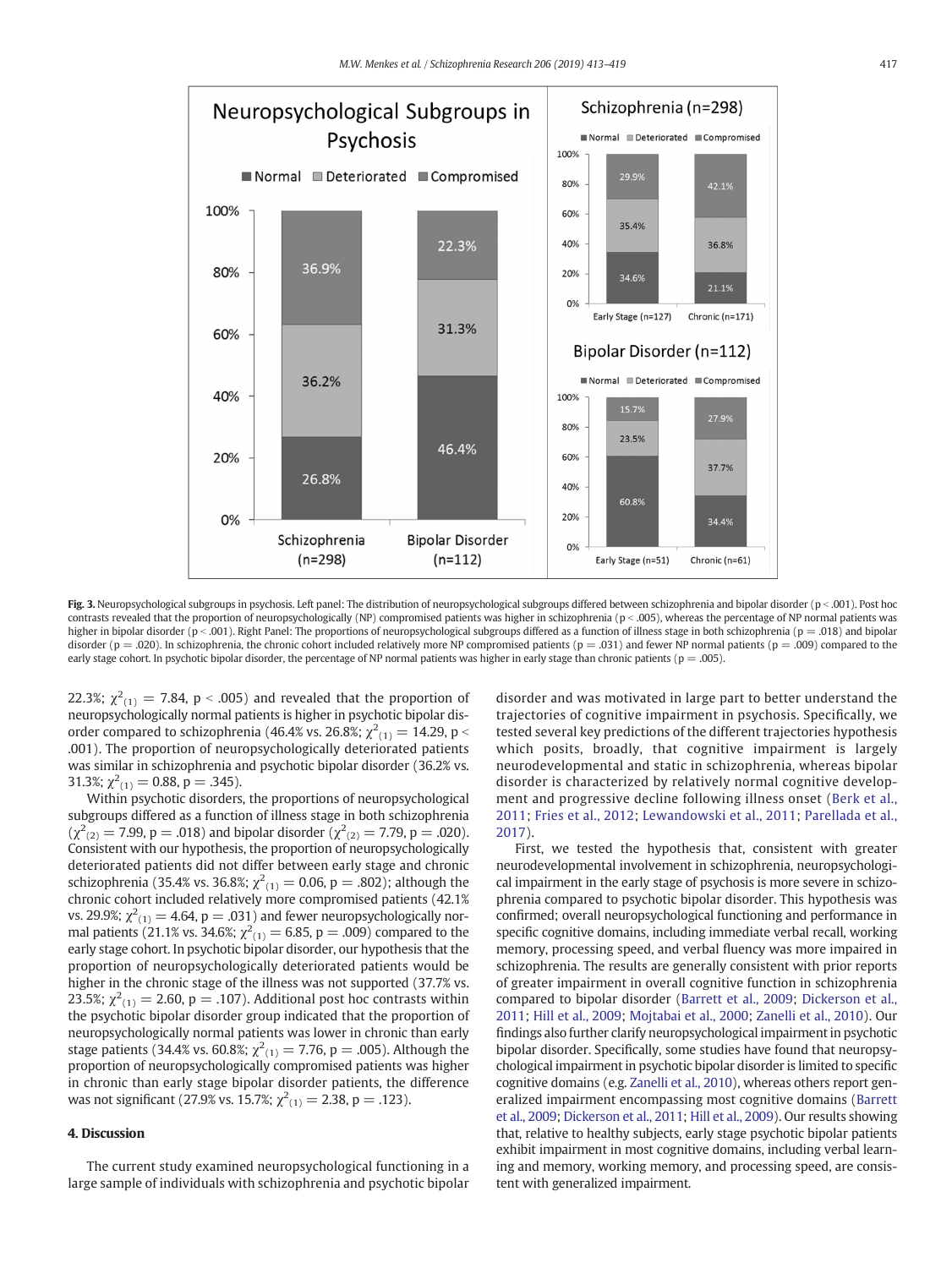Following the analysis of early stage patients, we examined the impact of diagnosis and illness stage on neuropsychological functioning in our entire cohort of psychosis patients. We tested the hypothesis that there is an interaction between diagnosis and illness stage, a key prediction of the different cognitive trajectories model. None of the interaction effects reached significance even in our large, relatively wellpowered sample. In contrast, main effects of diagnosis and illness stage were observed for overall cognitive function and most cognitive subtests. Specifically, schizophrenia patients demonstrated greater cognitive impairment than psychotic bipolar patients and impairment was more severe in chronic than early stage patients. The former finding is consistent with the previous finding that bipolar disorder patients were less impaired than schizophrenia patients on the Spanish version of the SCIP ([Gómez-Benito et al., 2013](#page-6-0)). As discussed below, interpretation of the main effect of illness stage is complicated by the crosssectional study design. However, the main effect of diagnosis recapitulates findings in early stage patients and the lack of robust interaction effects argues against differential effects of illness duration on cognition across psychotic disorders.

Finally, we examined the prevalence of cognitive subgroups in our combined sample of schizophrenia and psychotic bipolar patients. This analysis was undertaken to determine the prevalence of cognitive subgroups in psychotic bipolar disorder, which has received relatively little attention, and to test several predictions of the different trajectories model of cognitive impairment in psychosis. Consistent with the hypothesis of greater neurodevelopmental involvement in schizophrenia and relative sparing of premorbid cognition in bipolar disorder, the relative proportion of neuropsychologically compromised patients was higher in schizophrenia, whereas more psychotic bipolar patients were classified as neuropsychologically normal. Interestingly, the proportion of neuropsychologically deteriorated patients was similar in schizophrenia and psychotic bipolar disorder (36.2% vs. 31.3%, respectively). Within schizophrenia there was little difference between early and chronic stages in the prevalence of neuropsychologically deteriorated patients (35.4% vs. 36.8%). The prevalence of neuropsychologically deteriorated patients also did not differ significantly between illness stage cohorts in psychotic bipolar disorder. The findings dovetail nicely with longitudinal studies showing that cognitive function deteriorates prior to illness onset, but remains relatively stable following illness onset ([Fuller et al., 2002](#page-6-0); [Hoff et al., 2005](#page-6-0); [Reichenberg et al., 2010](#page-6-0)). However, this interpretation is tempered by main effects of illness stage observed in the analyses and differences between early stage and chronic groups in the proportion of cognitively normal individuals. Both findings raise the possibility of additional cognitive decline after illness onset, but, as discussed below, may also reflect limitations of our cross-sectional study design.

As with any study, the current investigation has several limitations that must be considered when interpreting the results. The use of cross-sectional data to examine illness stage and its potential interaction with diagnosis is a primary limitation of our study. Specifically, the main effect of illness stage on cognitive impairment observed in the analysis of our entire patient cohort should be interpreted cautiously given the vulnerability of cross-sectional designs to cohort effects due to ascertainment bias. Indeed, the greater proportion of neuropsychologically compromised patients in both illnesses at chronic stage suggests that the main effect of illness stage may have been driven, at least in part, by cohort effects. Longitudinal studies have found that symptomatic recovery may be associated with better cognitive functioning ([Kotov et al., 2017;](#page-6-0) [Lepage et al., 2014;](#page-6-0) [Rund et al.,](#page-6-0) [2015;](#page-6-0) [Trampush et al., 2015](#page-6-0)). Consequently, differences across illness stages in the proportions of neuropsychologically normal and compromised patients may result, at least in part, from ascertainment bias towards including a greater proportion of individuals with a persistent, severe clinical course in our chronic samples. It is worth reiterating, however, that the main purpose of analyzing our total patient sample was to test for the presence of diagnosis by illness stage interactions. It is unlikely that cohort effects would increase (or decrease) the likelihood of detecting an interaction effect unless there was a bias towards recruiting more severely impaired patients from one diagnostic group specifically. Moreover, the presence of such bias would increase the likelihood of detecting a "false positive" illness stage by diagnosis interaction—we found very little evidence of diagnosis by illness stage interactions.

Another potential limitation is our method for determining cognitive subgroups which relies on estimating premorbid intellect based on cross-sectional data (i.e. single word reading ability). While findings from longitudinal studies support the validity of word reading tests to assess premorbid intellect in healthy individuals ([Dykiert and Deary, 2013\)](#page-6-0), neurological disorders ([Bright](#page-6-0) [et al., 2002](#page-6-0)) and psychotic disorders ([Harvey et al., 2006, 2000](#page-6-0); [Kondel et al., 2003;](#page-6-0) [Morrison et al., 2000\)](#page-6-0), longitudinal designs are the gold-standard for examining the effects of illness duration and determining premorbid cognitive function. However, collecting longitudinal cognitive data across many years, likely several decades given the nature of the hypotheses, is a challenge.

In conclusion, the present study examined cognitive impairment in a reasonably large sample of early and chronic stage schizophrenia and psychotic bipolar patients. Our analysis of early stage patients revealed that cognitive impairment is more severe in schizophrenia than psychotic bipolar disorder. Moreover, cognitive subgroup analyses found that the proportion of neuropsychologically compromised patients was higher in schizophrenia. Both findings are consistent with etiological models implicating greater neurodevelopmental compromise in schizophrenia. This does not imply that cognitive development is entirely normal in psychotic bipolar disorder. To the contrary, early stage psychotic bipolar patients exhibited mild generalized cognitive impairment, on the order of 0.5 standard deviations below normal, and a modest proportion (22.3%) of psychotic bipolar patients were classified as neuropsychologically compromised. In contrast, we found very little evidence that the trajectories of cognitive dysfunction following illness onset differ between schizophrenia and psychotic bipolar disorder. No significant diagnosis by illness stage interactions were detected, the proportion of neuropsychologically deteriorated patients was not higher in psychotic bipolar disorder compared to schizophrenia, and, within psychotic bipolar disorder, the proportion of neuropsychologically deteriorated patients did not significantly differ between early stage and chronic patients. Overall our results indicate that while there is relatively greater neurodevelopmental involvement in schizophrenia, psychotic bipolar disorder and schizophrenia cannot be dichotomized into purely neuroprogressive and neurodevelopmental illness trajectories—there is evidence of both processes in each disorder.

#### Conflict of interest

No commercial support was received for the preparation of this manuscript and the authors have no conflicts of interest to report.

#### Contributors

MWM and NDW conceptualized the study and conducted data analyses. KA helped with data analysis and edited the manuscript. JUB provided feedback on the analysis plan and edited the manuscript. SH edited the manuscript. MWM wrote the original draft of and prepared the manuscript. NDW finalized data analyses and contributed significantly to editing the manuscript.

#### Funding

This research was supported by the Charlotte and Donald Test Fund, and National Institute of Mental Health (NIMH) grants R01 MH070560 (SH) and R01 MH102266 (NDW). Dr. Blackford's time was partially supported by the Jack Martin MD Research Professorship in Psychopharmacology (awarded to JUB) and a Merit Award (CX001226) from the US Department of Veterans Affairs.

#### Acknowledgements

The authors would like to thank Erin Brosey, Molly Boyce, Yasmeen Iqbal, Sam Luce, Katherine Seldin, Margaret Quinn, and Austin Woolard with assistance in collection of data.